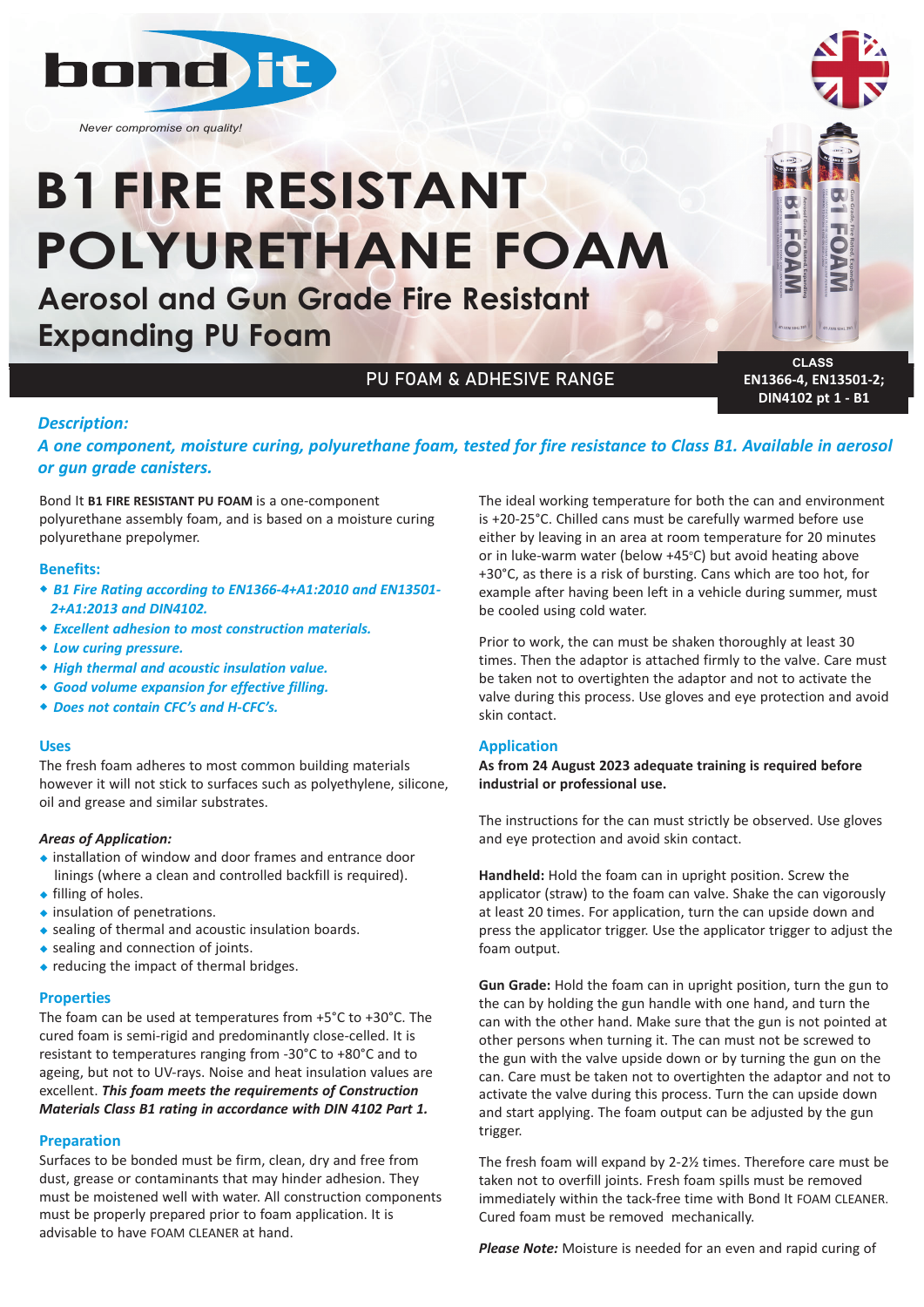the foam. Inadequate moistening or overfilling of joints and cavities may lead to an unwanted post-expansion of the foam. Foam extrusion can be controlled accurately by varying the pressure. For foam extrusion the valve is pointed down. The valve lever is to be activated carefully. Once a can has been started, it should be used within four weeks.

#### **Limitations**

Cured foam is sensitive to UV light and direct sunlight and therefore should be covered with suitable opaque sealant, filler, paint or other material. Not suitable for PE,

PP, PC, PMMA, PTFE, soft plastics, neoprene and bituminous substrates. Do not use in applications where continuous water immersion is possible.



#### **Cleaning**

Excess foam can be removed whilst still wet using Bond It GUN FOAM CLEANER or Bond It MULTI-WIPES. Cured foam can only be removed mechanically.

#### **Container Size**

750ml aerosol and gun grade canisters.

#### **Shelf Life**

12 months from date of manufacture when stored according to manufacturers instructions in original unopened containers.

#### **Storage Conditions**

**Store and transport upright**, in cool, dry conditions between +5 and +25°C. (Considerably higher temperatures may reduce the shelf-life).

#### **Disposal of Containers**

Do not leave empty containers where residue could be harmful to children, animals or the environment. Replace lids and remove any containers to a central disposal point in accordance with local regulations. Do not pierce can. In the event of spillage remove all sources of ignition, ventilate the area, remove people from confined areas. Material should be mopped up immediately with an inert absorbent material such as sand.

#### **Health & Safety**

Extremely Flammable aerosol. Please refer to separate material safety data sheet for full handling, use and storage instructions. Keep out of reach of children. It contains an environmentally safe propellant, which complies to the latest EU regulations banning all CFC-propellants.

It is the users responsibility to determine suitability for use. If in doubt contact our Technical Department for advice.

*Note: this information is for general guidance only, since site conditions and labour are beyond our control. It is recommended that users make their own tests to determine suitability.* 

#### **Standards and Certificates**

- Fire resistance according to EN 1366-4:2006 + A1:2010
- **180 minutes Fire resistance without using any** backfilling material according to EN 1366-4 under certain condition
- Fire resistance according to ASTM E 814-13A(2017): Standard Test Method for Penetration Firestop Systems.

#### **Fire resistance according to EN 1366-4+A1:2010, Classification according to EN 13501-2+A1:2013:**

| <b>Foam Reference</b> | <b>Classification</b> |
|-----------------------|-----------------------|
| А                     | EI180-V-X-W10         |
| B                     | EI180-V-X-W10         |
| C                     | E1190-V-X-W10 TO 30   |
| n                     | EI190-V-X-W10 TO 40   |
| F                     | EI180-T-X-W10         |
| F                     | EI180-T-X-W10         |